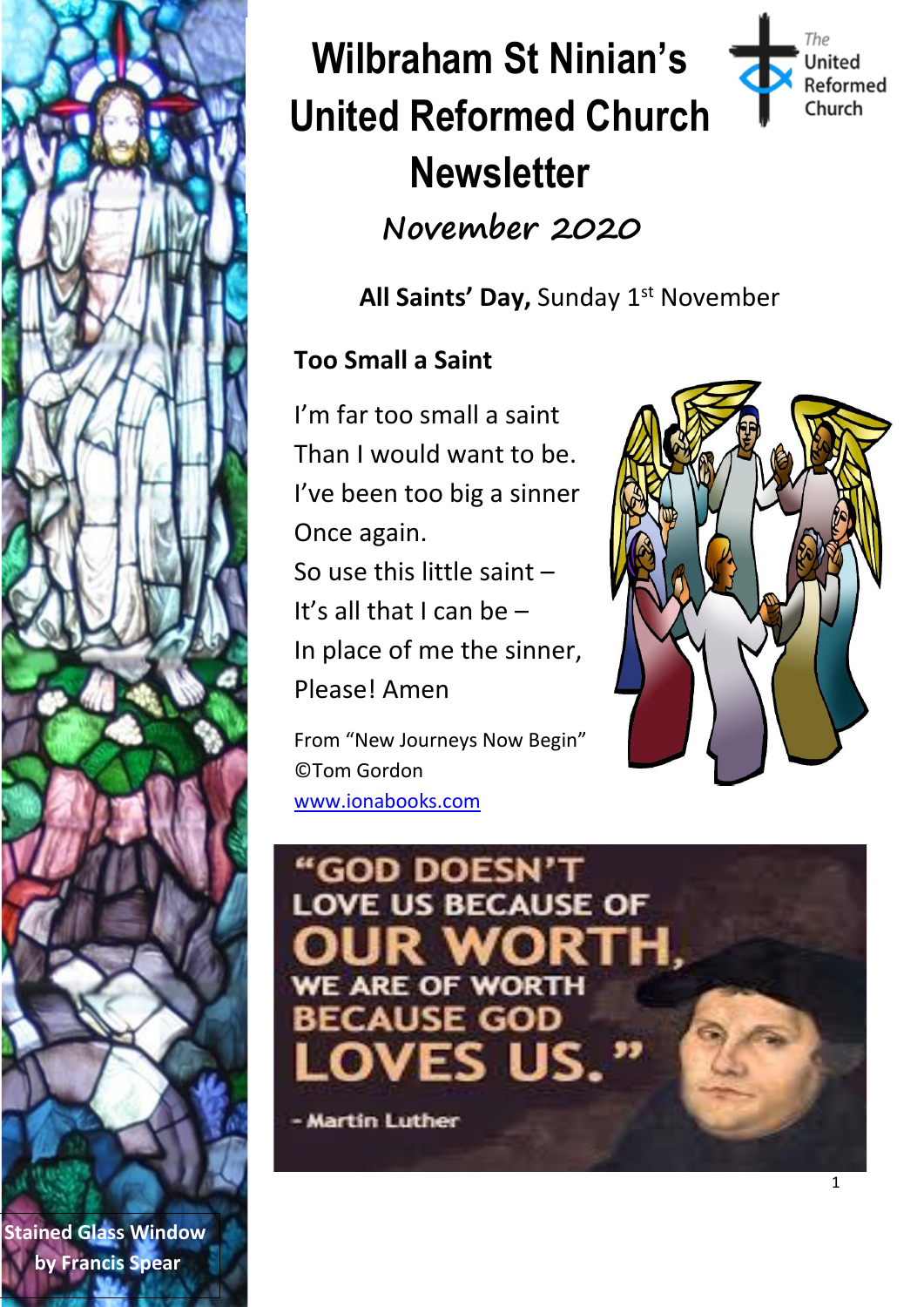

### **From the Editor………… Nov 2020**

The lectionary gospel reading for 22<sup>nd</sup> November is Matthew 25:31-46, where Jesus talks about separating the "sheep" from the "goats". God welcomes those who

feed the hungry, give the thirsty a drink, clothe the naked, take care of the sick and visit the prisoners. In their kindness they minister to Christ himself. But cursed are those who withhold kindness and turn their backs on Christ in the person of the needy. As Dorothy Day wrote, "Those who cannot see the face of Christ in the poor are atheists indeed".

In the passage, Jesus gives us a sense that those who stretch out a helping hand to the needy encourage others to stretch out their own hands. When footballer Marcus Rashford's call to extend free school meals was rejected by the government, dozens of hard-hit restaurants, bars and cafes contacted Rashford with offers of help, along with families, faith and community groups, and public organisations. His petition to the government to act to end child food poverty has reached over 1 million signatures (click this link, if you'd like to add your name).

#### <https://petition.parliament.uk/petitions/554276>

Marcus Rashford says, "We must stop stigmatising, judging and pointing fingers…This is not politics, this is humanity." In his mission to defeat food poverty the young footballer has harnessed a far greater force than parliament – the kindness of strangers. "Just look what we can do when we all come together" he tweeted.

As we enter another lockdown, let's remember to keep showing God's loving kindness to one another and to ourselves, for when we truly recognise that every person is made in the image of God, then God's image shines through our actions.

Every Blessing, *Mel*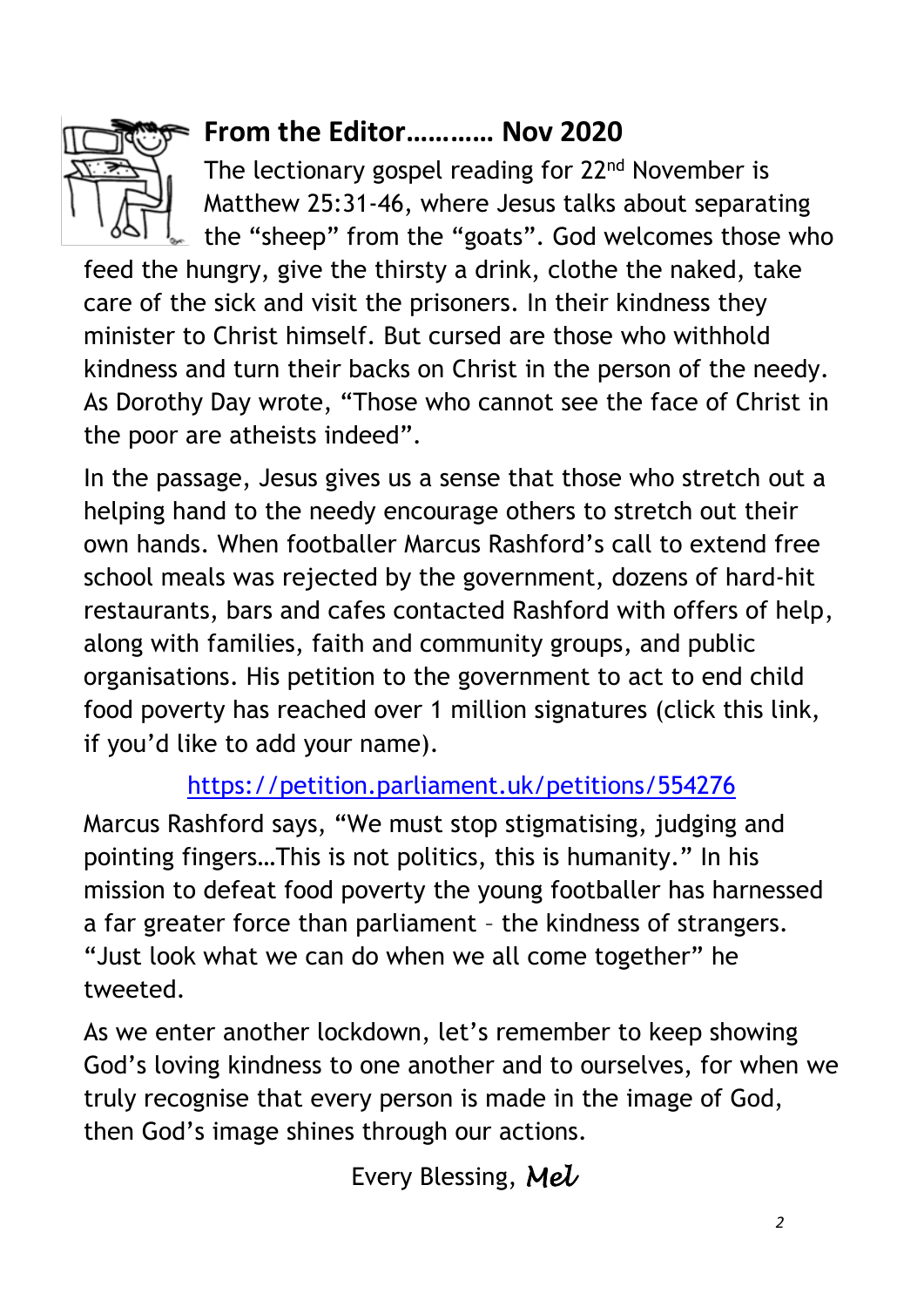### Giving to Outside Causes

The December Church Meeting will decide what Wilbraham St. Ninian's should give from its funds to support charitable causes. Changes may be made to what we gave in 2019, listed below:

| <b>Northern College</b>                                                                    | £280 |
|--------------------------------------------------------------------------------------------|------|
| (URC resource centre for learning in Manchester)                                           |      |
| <b>Greater Manchester Immigration Aid Unit</b>                                             | £280 |
| <b>Francis House Family Trust</b><br>(hospice for children in Didsbury)                    | £140 |
| <b>Bible Society</b> (worldwide promotion of the Bible)                                    | £140 |
| <b>Action for Children</b><br>(Methodist organisation caring for children in the UK)       | £140 |
| <b>Feed the Minds</b><br>(worldwide promotion of Christian literacy)                       | £140 |
| <b>Church Action on Poverty</b><br>(campaign against poverty in the UK)                    | £140 |
| <b>YMCA England</b><br>(particularly for work supporting isolated young people)            | £140 |
| <b>URC Retired Ministers' Housing Society</b><br>(housing for URC ministers in retirement) | £140 |
| <b>Shelter</b> (campaign against homelessness in the UK)                                   | £140 |
| <b>The Boaz Trust</b><br>(support for asylum seekers and refugees)                         | £140 |
| <b>The Longford Centre</b><br>(support in Chorlton for homeless people)                    | £140 |

If you think that the church should give to new charitable cause, or that it should stop giving to a cause on the list, please propose that at the Church Meeting on 20 December.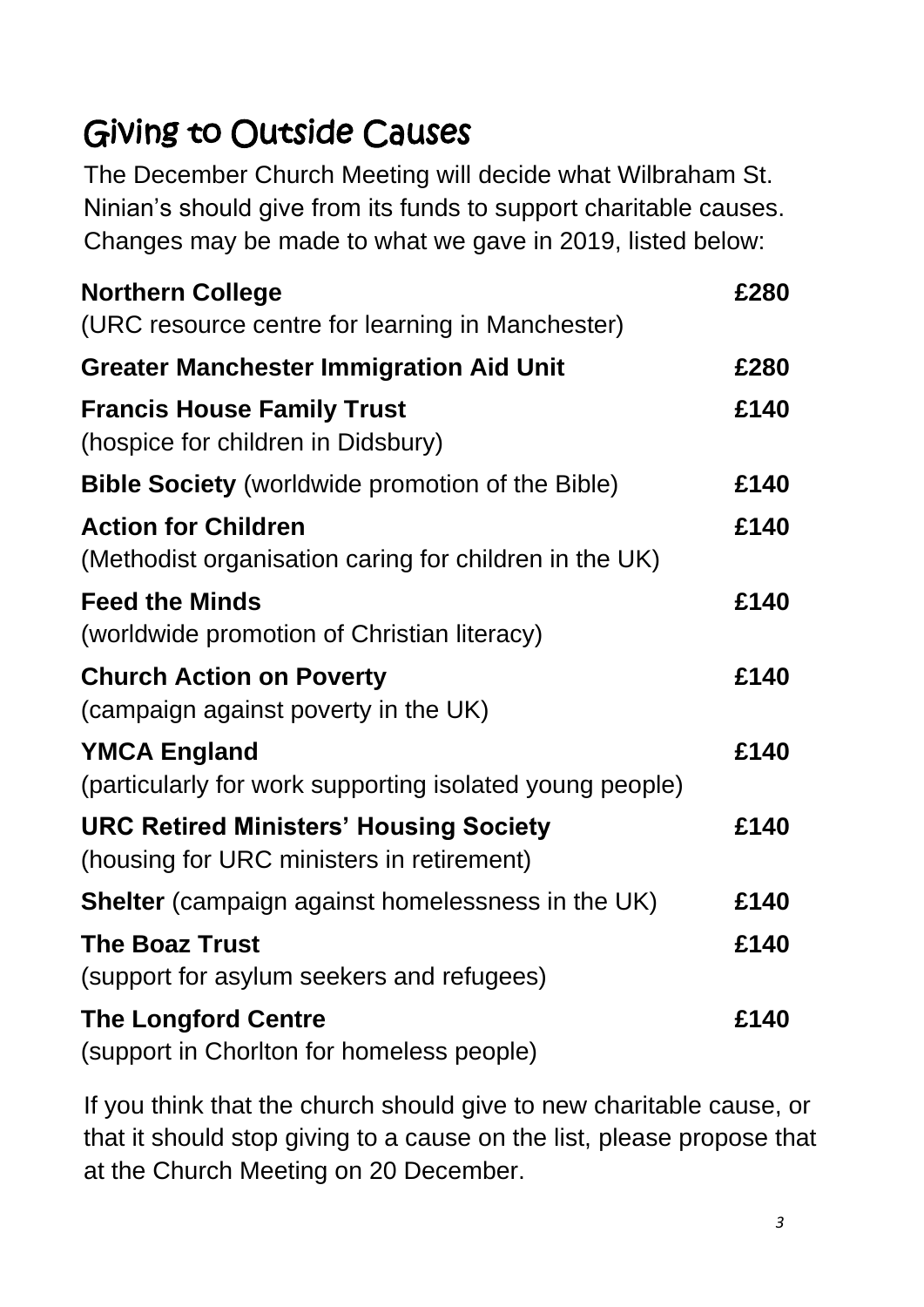### Family News

**Sid Beckett** has recently returned home from hospital after a 2-week stay in MRI for investigations and treatment following a seizure at home. Brenda was unable to visit because of Covid 19 restrictions. After a worrying fortnight, with the possibility of a pacemaker being mentioned, an adjustment in medication has led to a great improvement in health. Please keep Sid and Brenda in your prayers.

**Susan Parry's** brother **John** continues to be in remission from his lung cancer however he has been having tests on lymph nodes. Susan thanks everyone for their kind thoughts, words and prayers.

**Enid Woods** has had a swift trip to hospital, and is now thankfully back home and feeling fine.

**Steve Duffy** often joined us towards the end of services and enjoyed a chat, a cup of tea and a few biscuits. **Chris Burton** reports that he has seen Steve out and about, walking his dog and looking well. Steve has been asking after people at church. We hope he continues to stay safe and well.

The **Tuesday Group** is making a temporary move to Chorlton Central Church to continue the support offered to families under stress. A thorough risk assessment has been carried out in order to allow the group to operate under strict Covid-19 safety guidelines.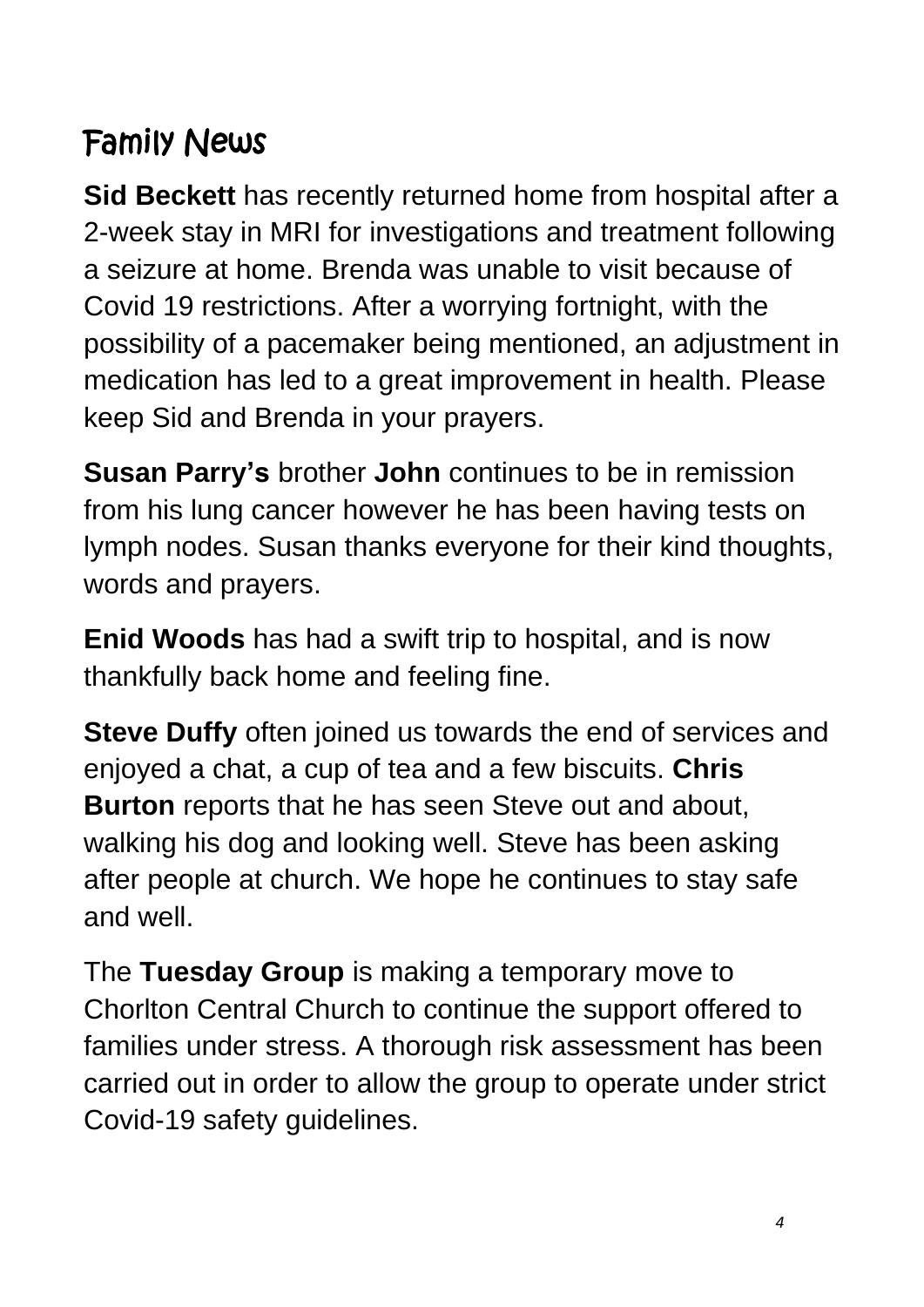'**Space at the Table'** has provided a welcome meal each Wednesday to members of the congregation isolated at home unable to attend meetings or worship via Zoom. **Rev Lee Battle** has personally delivered the food and has enjoyed introducing herself and meeting everyone. This is especially important as face-to-face worship is unlikely for the foreseeable future.

And finally (especially for people who feel cheered up by pictures of cats) the Burton and the Hall households have both welcomed new feline members in recent months!

Say hello to **Simba** and **Carter**, the new Burton kittens. They are making themselves at home and growing fast.





And here is **Magik** who has a perfectly nice cat bed but prefers to sit on the living room curtains where she can see the birds and squirrels, or to snooze on Alex's bed beside the radiator!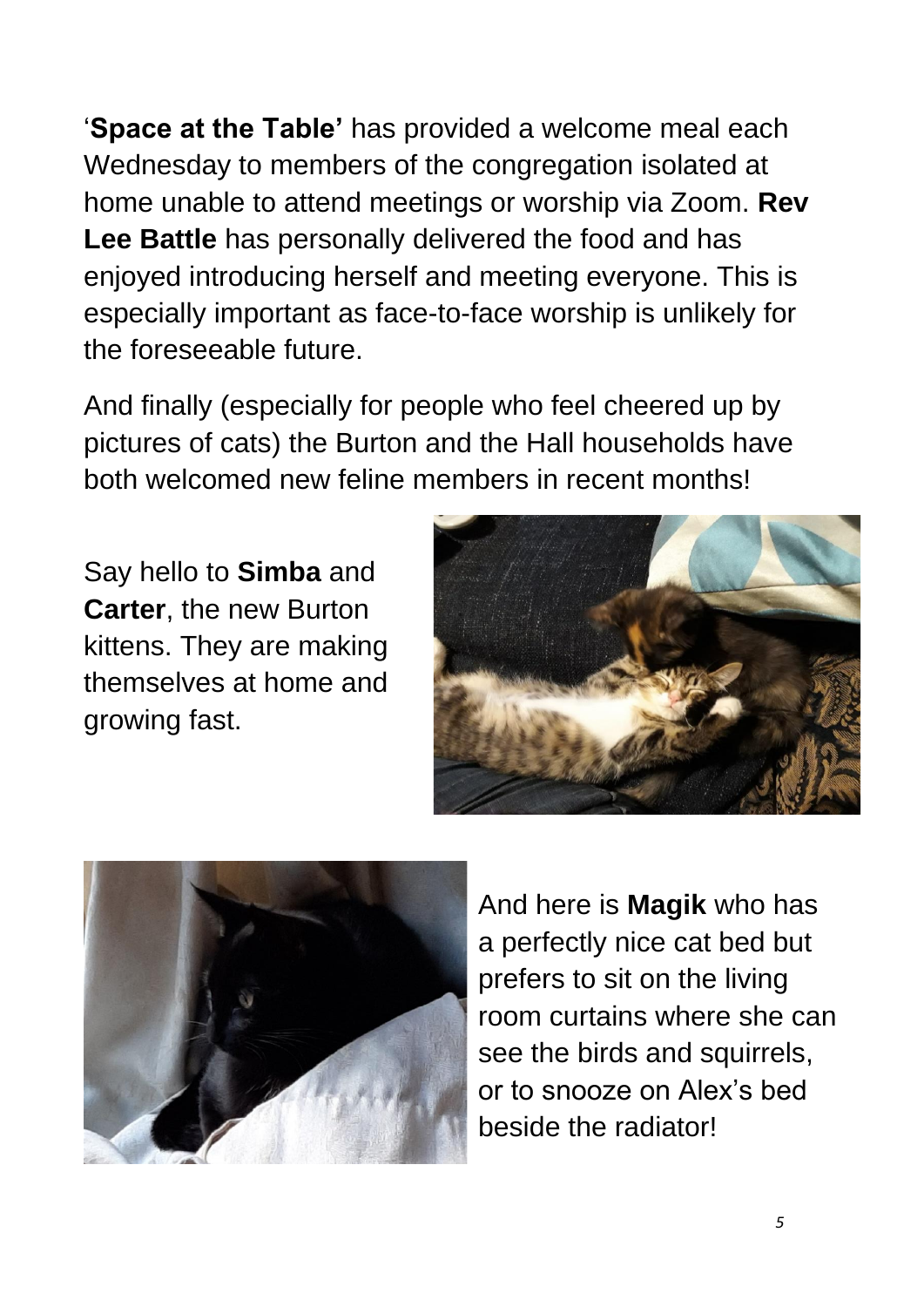### Online Worship and Support During Lockdown



For people who are comfortable with

computers and smartphone, the URC offers some support for prayer and worship while churches are shut.

### **Missional Partnership Newsletter and Coffee Morning – Wednesdays 11am**

Rev Lee Battle produces a Missional Partnership Newsletter every week. If you don't yet receive it and would like to (either electronically or as a paper copy) please ask Kath Lacy. Rev Lee also invites us to join her for a partnership coffee morning each Wednesday morning at 11 am (log in from 10.45 am).

### **Sunday Zoom Service – Afternoon Congregation**

The Afternoon Congregation offer a short service of prayer, reading, music and reflection every Sunday at 4.30pm, via the Zoom online video platform, lasting around 45 minutes. If you would like to participate please email [contact@metropolitanchurch.org.uk](mailto:contact@metropolitanchurch.org.uk)

#### **URC Daily Devotions**

Every morning at 6am the United Reformed Church sends out a daily devotion – a reading, reflection and prayer – via email to more than 1,700 people. If you would like to subscribe to the Daily Devotions, they can be found at<https://devotions.urc.org.uk/>

### **URC Sunday Worship**

An online worship service from the United Reformed Church will be available **from 10am onwards** via a link on the URC's Daily Devotions webpage. Just go to [https://devotions.urc.org.uk/](https://metropolitanchurch.us2.list-manage.com/track/click?u=3546eacfecb20036d5679ebcc&id=97e247ec4b&e=1fc34072b3) any time from 10am onwards and click on the relevant link to listen to the service.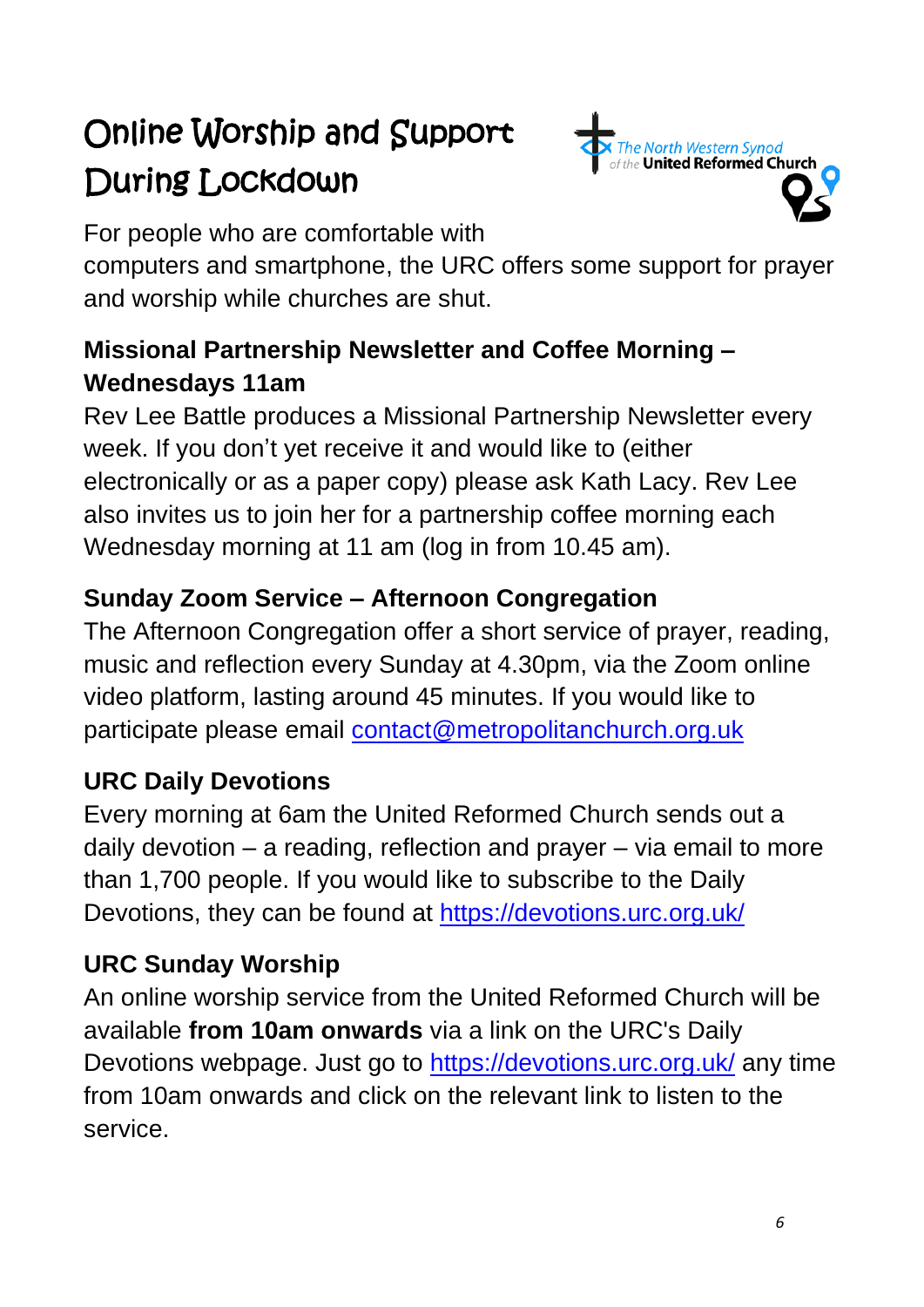### Commitment for Life

At a service each autumn, we usually renew our **Commitment for Life**,

making our statement together and

receiving money contributions for the URC programme to relieve world poverty. Commitment for Life funds Christian Aid and Global Justice Now. Sadly, this year that service will not take place, but the project work goes on – the need this year is greater than ever.

> The church has long had a special interest in Zimbabwe and Christian Aid recently sent a report on the extremely difficult situation there. The Christian Aid Zimbabwe team continues to speak out for justice, while treading a

careful line to avoid recrimination from the government. However, in response to Covid-19, they continue to ensure that 15,000 people have enough water to wash regularly and support local communities.

Global Justice Now is calling for the immediate cancellation of huge swathes of debt in the global south, as well as pressing the UK government to ensure a fair deal in post-Brexit trade deals.



We need to continue the church's generosity to the Commitment for Life programme at this critical time. If you would like to give your Commitment for Life donation this year, you can pay be cheque or electronically. Cheques (to Wilbraham St. Ninian's URC) identified as for **CforL** should be sent to George Morton, 4 St. Annes Road, Manchester M21 8TD. Please contact George for details of the church bank account, if you don't already have them.





Life-giving Faith Defiant Hope Generous Love